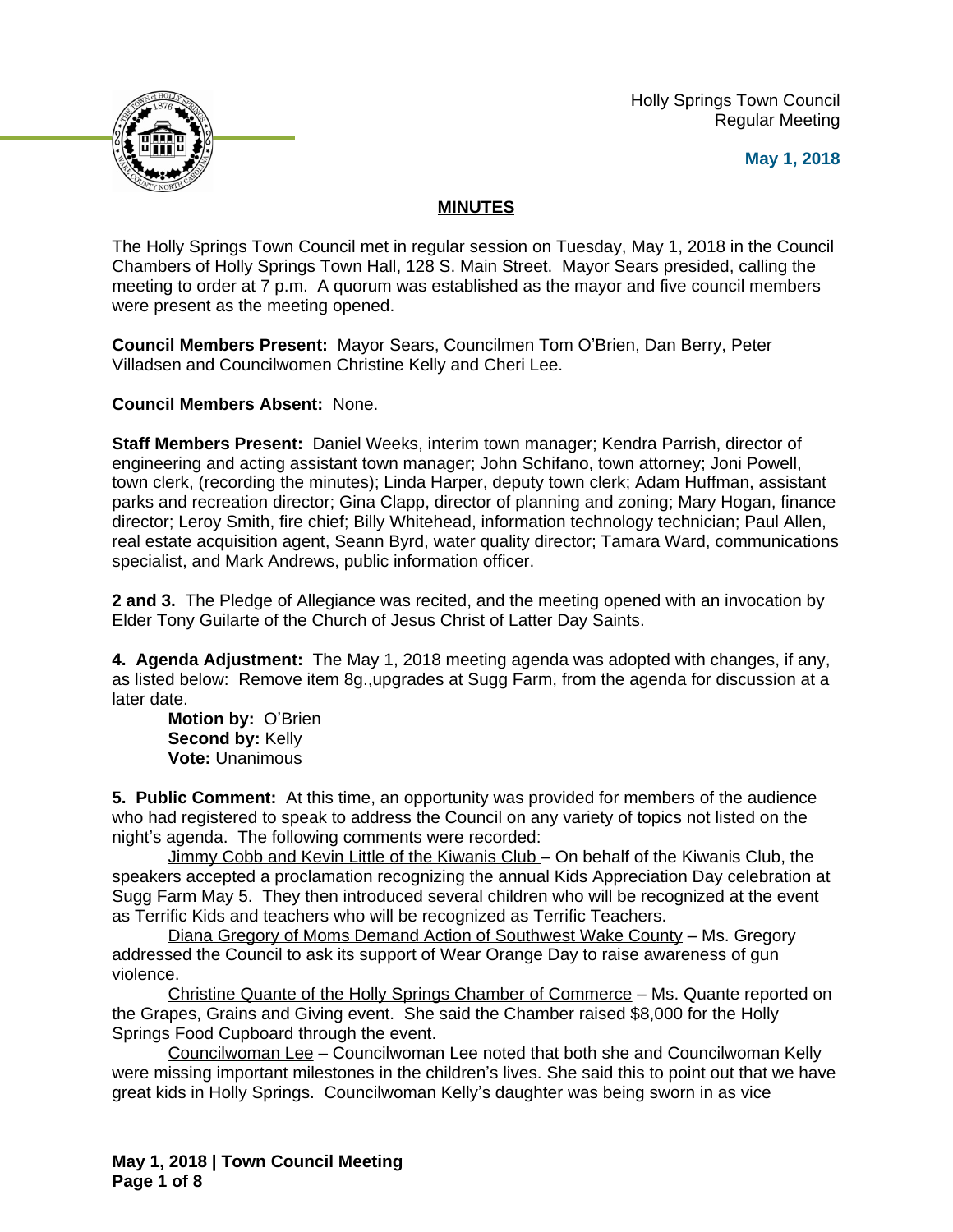president of the student body at Appalachian State University, and Councilwoman Lee's daughter Lauren was being inducted into the Holly Springs High School National Honor Society.

**6a. ACCESS2040 Presentation –** Ms. Ramona McGee addressed the Council on details of ACCESS2040, a comprehensive suite of improvements to the existing roadway network in Southeastern Wake County that the Southern Environmental Law Center believes could meet the transportation needs of our region. The ACCESS2040 transportation solution was developed by a transportation engineer as an alternative to NCDOT's proposed Complete 540 toll highway. By upgrading existing roads and implementing other transportation techniques—like updates to specific intersections— the SELC believes ACCESS2040 could ease congestion at a fraction of the cost and environmental disruption that would be caused by the Complete 540 project.

**Action:** None. Presented for the Council's information.

**6b. Utility Development Fees Study Report - Ms. Parrish said the Town recently** commissioned a study of utility development fees that is required by a new state law that sets out how water and sewer development fees are calculated for new homes and businesses in Holly Springs.

She said the draft development fee report went online Friday for public review and comment before Town Council action takes place on June 19.

Miss Parrish explained that the new law establishes statewide standards for how cities and counties determine their utility system fees for new development. Local governments charging such fees must conduct a new study at least every five years going forward.

Holly Springs' consultant used a 20-year planning horizon in calculating allowable water and wastewater development fees.

The intent of such fees is to ensure that new development pays a proportional cost of the water and sewer facilities that serve them.

Ms. Parrish said citizens have until June 19 to review and comment on the plan. Also, a public hearing will be held June 19 before Council action on the plan, which then will be reflected in the FY 2018-19 Town Budget.

**Action:** None.

**6c. NC3C Video Awards –** Ms. Powell said that Holly Springs continued its winning tradition again this year by being among 23 municipalities recognized at the North Carolina City and County Communicators conference in New Bern as winners in the NC3C Excellence in Communications contest.

Tamara Ward earned a first place award for her video to help the Holly Springs Police Department recruit new police officers.

Mark Andrews earned a second place award for his video advance promoting the Finding Patience play produced at the Holly Springs Cultural Center.

**Action:** None.

**7a. Public Hearing: Annexation Ordinance A18-01 – Ms. Clapp said the Town has received** a petition for voluntary annexation of approximately 1.095 +/- acres located at 4528 Sunset Lake Road. The property owner is Michele Lacatena, and the property is contiguous with city limits.

She added that the petition meets all the statutory requirements for annexation; however, the application is incomplete. Ms. Clapp asked that the Council table the public hearing until the May 15 meeting.

**Action:** The Council approved a motion to continue the public hearing and consideration of Annexation Ordinance A18-01 until the May 15, 2018 meeting.

**Motion by:** Lee

**May 1, 2018 | Town Council Meeting Page 2 of 8**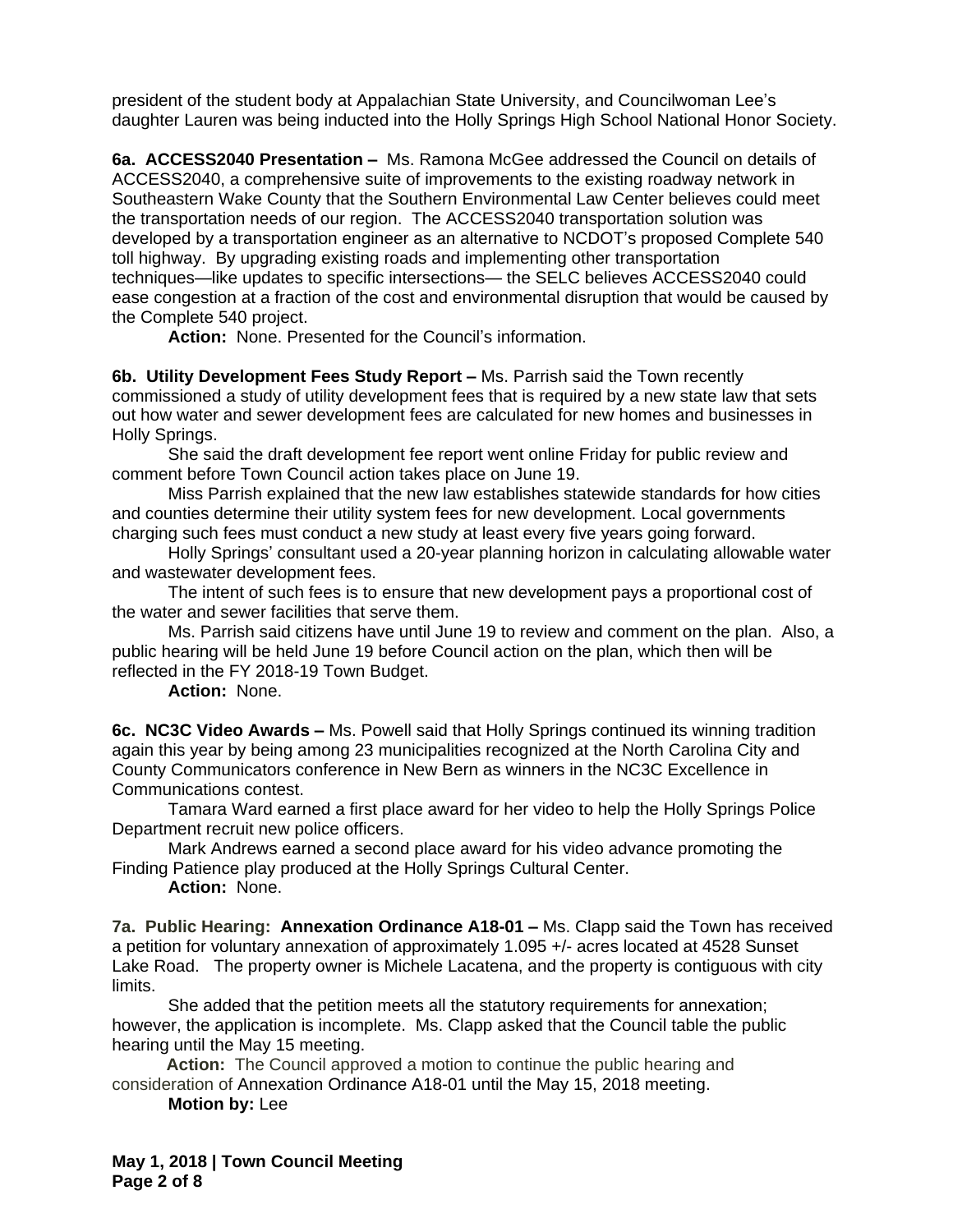#### **Second by: Berry Vote:** Unanimous

**8. Consent Agenda:** The Council approved a motion to approve all items on the Consent Agenda. The motion carried following a motion by Councilman O'Brien, a second by Councilman Villadsen and a unanimous vote. The following actions were affected:

8a. Resolution 18-16 - The Council adopted Resolution 18-16 declaring certain personal property surplus to the needs of the town. *A copy of the Resolution 18-16 is attached to these minutes.*

8b. Resolution 18-17 - The Council adopted Resolution 18-17 transferring unspent funds from closed capital project funds to reserve funds and general fund unappropriated fund balance. *A copy of the Resolution 18-17 is attached to these minutes.*

8c. Hunt Recreation Center Holiday Schedule Amendment - The Council approved proposed holiday schedule modification for the Hunt Recreation Center.

8d. Budget Amendment \$50,000 - The Council adopted an amendment to the FY 2017-18 budget in the amount of \$50,000 to cover costs of a trencher, replacement vehicle and contract services for a network as-built audit. *A copy of the budget amendment is attached to these minutes.*

8e. Budget Amendment \$24,000– The Council adopted an amendment to the FY 2017-18 budget to transfer \$24,000 from 10-425-30.08 to 10-425-30-90-.02, to purchase a van for public facilities maintenance.

 8f. Carl Dean Greenway Fitness Equipment – The Council approved the purchase of fitness equipment for the Carl Dean Greenway for \$21,841*.*

8g. Sugg Farm Upgrades – *The Council removed this item from consent agenda during agenda adjustment to be heard at a later date.* 

8h. 12 Oaks Phase 9 Reuse Agreement – The Council approved a major user agreement for reuse water in 12 Oaks Phase 9.

8i. Parks and Recreation Athletic Facility Use Guide - The Council approved the Parks and Recreation Athletic Facility Use Guide.

**9a. Proposed 2018-19 Budget** – Mr. Weeks presented the proposed FY 2018-19 Town budget for the Council's review. He reviewed the budget message providing the Council with the major highlights of the budget proposal.

 Mr. Weeks said the General Fund and Utility Funds are balanced based on projected revenues for the coming year and a tax rate that is the same as last year at 43.25 cents per \$100 valuation.

The FY 2018-19 budget message is as follows:

## **Fiscal Year 2018-2019 Budget Message**

Holly Springs continues to be a great place to live as the Town maintains positive growth that enhances the Town's ability to improve services provided to its citizens and to invest in the Town's future through upgrades to the transportation infrastructure, water and sewer treatment, distribution and collections systems, public works, public safety and its parks and recreation facilities.

To ensure that the Town's growth is managed in a sensible, strategic and sustainable way, the management team and staff constantly evaluate development to ensure that there exists a healthy balance of necessary and innovative growth, accompanied by adequate protection of our quality of life and Town character. As Holly Springs continues to develop, a clear vision is maintained with this balance in mind.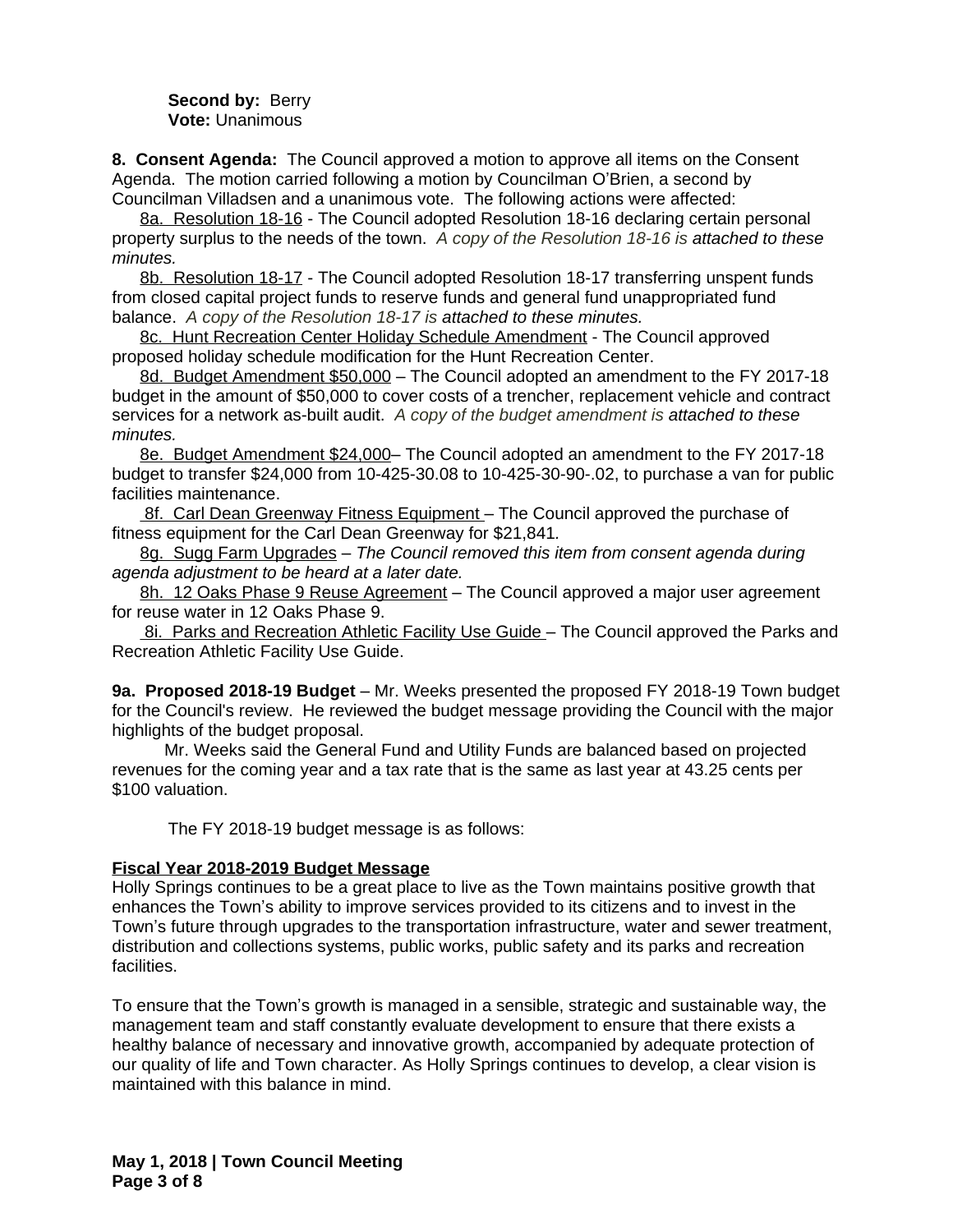This vision should include policies that encourage well-managed growth and enhances the quality of life objectives of the Town. Examples include, but are not limited to economic development that is consistent with our community values, in an effort to create quality local employment opportunities and an additional more diversified tax base; identification of and efforts to secure various partnerships when public interests are served; investment in the Town's future through careful planning, funding and scheduling of capital projects; and innovation in developing the Town's identity and promoting the highest standards for our citizens.

We have identified budgetary priorities in the upcoming fiscal year, in an effort to achieve both the goals of the organization and the service needs of our community residents. While our finances have remained consistently robust over the last year, it is prudent to budget conservatively. We have carefully scrutinized the number of new positions requested; identified areas that we feel can generate an additional revenue stream; and have restricted spending for the remainder of the year as we do every year. This budget has been developed to meet all the various needs of both our organization and our community, but one which I feel will provide us flexibility in the future."

Highlights of FY 2018-2019 budget are as follows:

### **Revenues – General Fund**

- A. Ad Valorem Taxes: Figures are based on a 99% collection rate with an approximate tax base of **\$4,660,300,578** (as provided by the Wake County Tax Department), keeping the tax rate at \$**0.4325** per \$100 valuation.
- B. State Revenues: The state-shared revenues are estimated based primarily on previous years' collections. As you may recall, during the 2015 session of the General Assembly changes were ultimately made to the sales tax distribution formula which impacted the amount received by the Town. Although it does not appear the legislature is proposing more changes to the sales tax allocation formula, the staff will continue to monitor the state's progress on the revenue impact for the Town.
- C. Solid Waste Fees: Monthly garbage collection fees and recycling fees will remain at their current level of \$9.69 for garbage collection and \$4.34 for recycling. The current yard waste fee of \$3.00 will remain at its current level, although service levels are expected to be enhanced, as the purchase of a new leaf vacuum truck is included in the proposed budget.
- D. Fund Balance: We have not appropriated any funds from Fund Balance, for the purpose of balancing the Town operating budget. However, as in years past funding from the previous budget year for previously appropriated capital expenditures that did not take place are being proposed.
- E. Other Source Financing: No new financing is being proposed within the General Fund operating budget.

### **Revenues – Utility Fund**

A. Water & Sewer Rates: There is no recommendation for increase in access fees. The fees will remain at \$12.50 per month. There is a recommended increase of 3.02% in the actual utility user rates charged to citizens and Holly Springs businesses/industries. These proposed fee increases are recommended to help offset a portion of the expected decrease in development fee revenues, resulting from the currently under-review system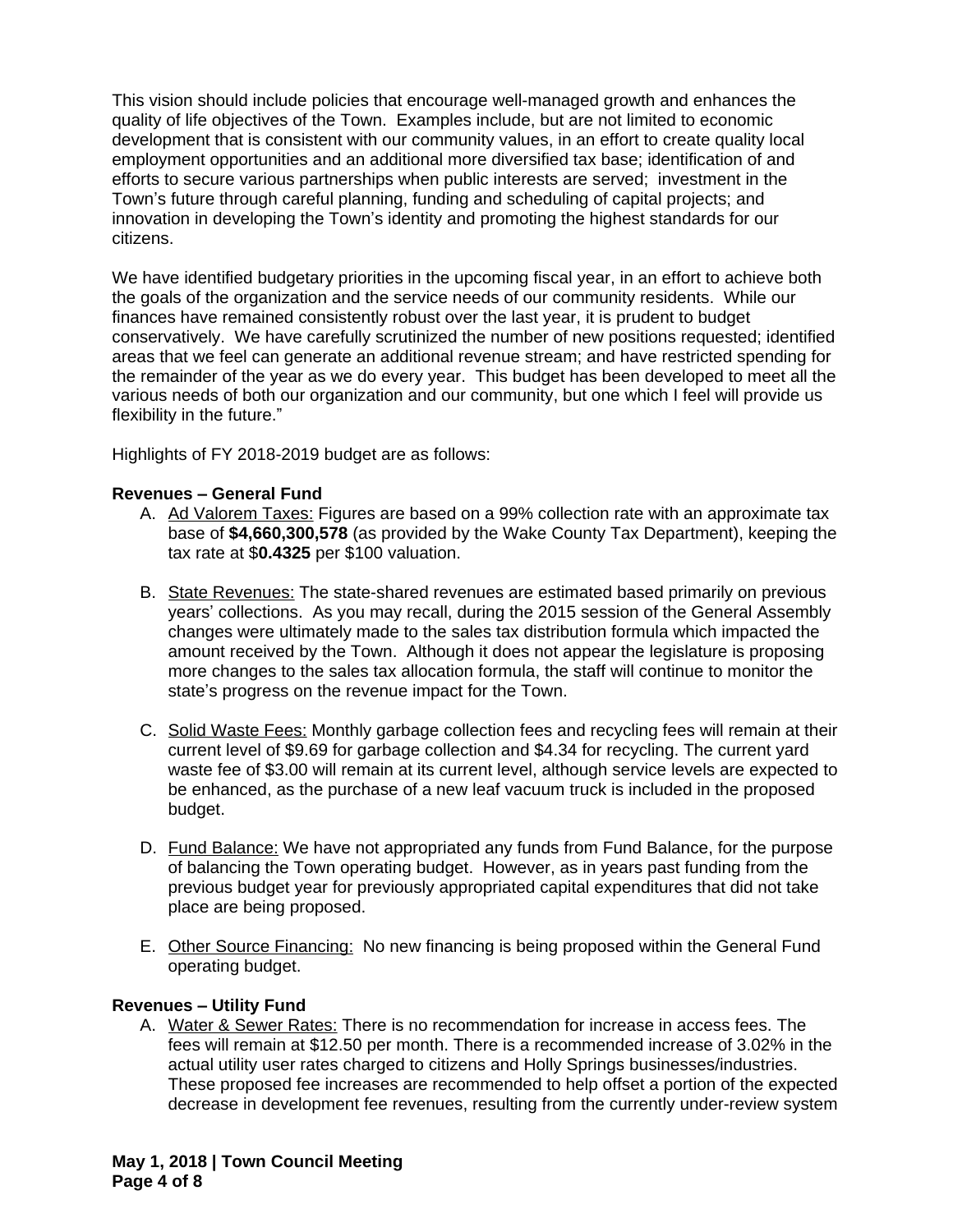development fee study by Freese & Nichols. Assuming these proposed fee increases are implemented, using the UNC School of Government's Utility Rate Dashboard, our average utility bill will still be lower than our 50-mile and 100-mile averages for water and sewer utility providers. Aside from a small increase last year, which corresponded to a pass-through rate increase by our water provider Harnett County, the Town of Holly Springs has not increased utility user rates since the 2010-2011 approved budget.

- B. Fund Balance: We have not appropriated any funds from Fund Balance.
- C. Other Source Financing: No additional financing is being proposed within the Utility Fund.

## **Revenues – Stormwater Fund**

A. Stormwater Rates: There is no increase in proposed monthly stormwater fees in the FY 2018-2019 budget.

### **Expenditures – General Fund**

- A. All capital items have been appropriated, and a list has been provided of each department's requests for your review in the Capital Outlay section of this proposed budget.
- B. Seventeen (17) new positions are proposed in the General Fund:
	- a. two (2) Public Works Technicians in the Public Works Streets Division;
	- b. one (1) Budget Analyst in the Finance Department;
	- c. three (3) Fire Engineers and one (1) Assistant Fire Chief in the Fire Department;
	- d. one (1) Assistant Town Attorney in the Town Attorney's Office. This position represents an upgrade from a current part-time position to a full-time position;
	- e. four (4) Sworn Police Officers and two (2) Telecommunicators in the Police Department:
	- f. one (1) Associate Planner in the Planning Department;
	- g. one (1) Lead Park Maintenance Technician in the Parks & Recreation Department;
	- h. one (1) Transportation Engineer in the Engineering Department;
	- i. More detailed information, as it relates to additional positions' pay grades/salaries/benefits can be found in the Salaries & Positions List section of this proposed budget.
- C. This budget includes contributions to nonprofit organizations of \$15,000 to be designated as the Council so desires, a \$10,000 Platinum membership renewal to the Holly Springs Chamber of Commerce and \$20,000 to the Chamber of Commerce for community/governmental programs, totaling \$45,000.
- D. All debt service requirements have been appropriated in this budget to meet our debt obligations. The statement of debt is included for your review.

## **Expenses – Utility Fund**

- A. All capital items have been appropriated and a list of each department's request is provided for your review.
- B. Two (2) new staff positions are requested in the Utilities Fund: a. two (2) Public Works Technicians in the Public Works Collections Division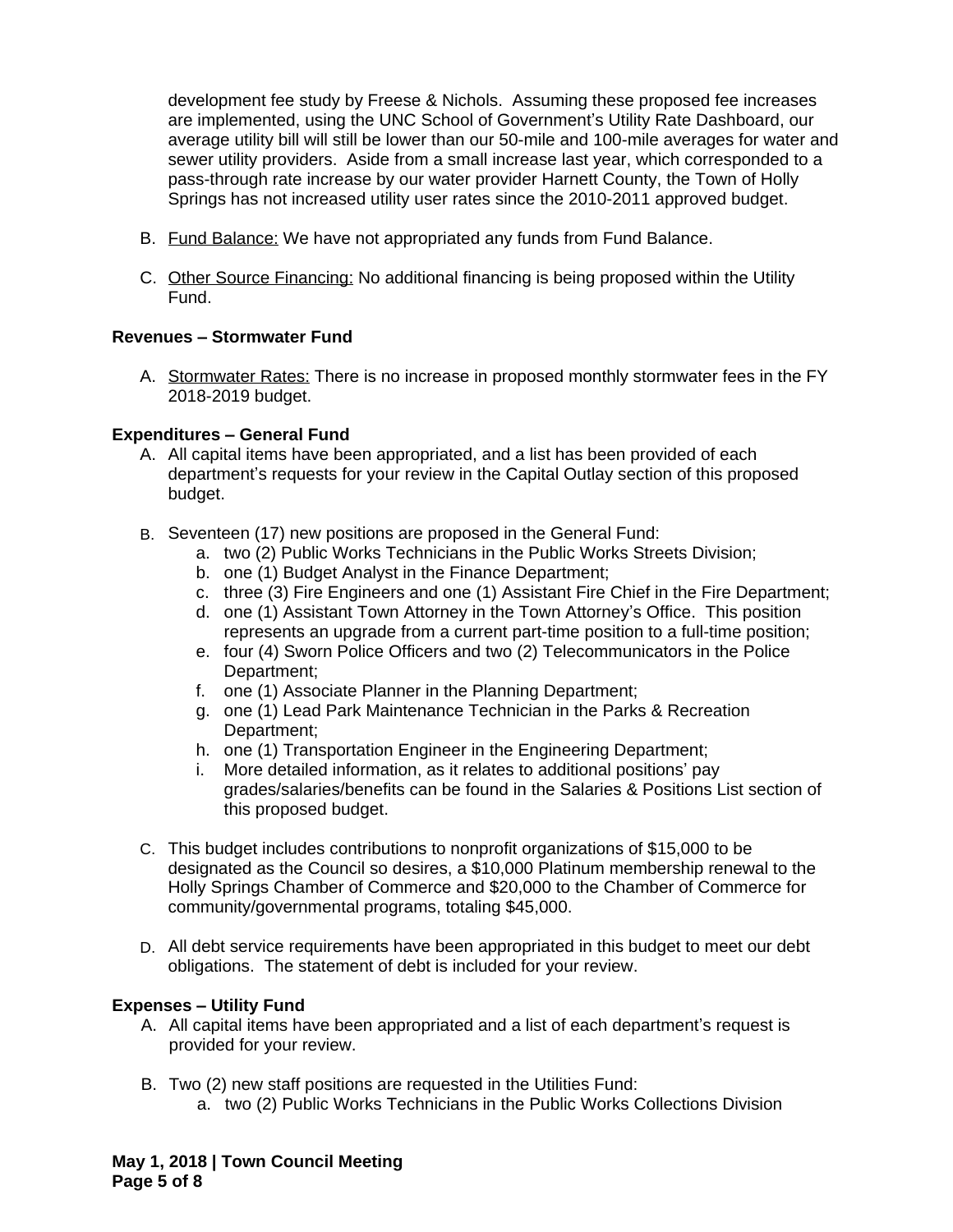- b. More detailed information, as it relates to additional positions' pay grades/salaries/benefits can be found in the Salaries & Positions List section of this proposed budget.
- C. All debt service requirements have been obligated in the FY 2018-2019 budget. A statement of debt is included for your review. Over the last ten (10) years, we have been placing funds in reserve to cover the cost of the Harnett County Water Plant Capacity debt, as well as the Water Reclamation Facility expansion debt service to accommodate development.

### **Expenses – Stormwater Fund**

A. No significant changes are noted in the Stormwater Fund. Primary expenses within this fund are for salaries and contract services.

#### **Other Highlights**

The salary requirement for next year includes a market adjustment for full time employees of 2.0%. Funding is provided in each department for merit/performance pay in the amount of 3% of salaries. The salary budget also includes a 5% 401(k) contribution and longevity benefits, as well as a State-mandated Retirement benefit of 7.81% for non-law enforcement personnel and 8.5% for sworn law enforcement officers.

Employee health insurance has been budgeted with an increase of 1.9% in the rates for next year. This is largely due to lower than usual claims and employee education efforts that are initiated by our Human Resources Department.

With the current economic environment and accompanying healthy rate of growth within Holly Springs, our goal is to create a budget that will maintain and improve services to citizens while still controlling the costs for these services. As previously stated, I feel the Town of Holly Springs has a solid and conservative budget for next year capable of achieving this stated goal.

I have included within your budget the departmental worksheets we used in developing this budget proposal. I hope this will provide you with a better overview of the process and issues discussed during the budget-balancing procedure.

As we proceed into the next several years, we will continue to evaluate projects and personnel needs as they relate to the provision of services. We have several substantial projects which will potentially impact all major funds during this fiscal year; therefore, it will be important to prioritize programming needs with future budgets. We will continue to work with members of the Town Council, staff, and our citizens to establish our goals and objectives as the Town grows to provide the level of services expected.

Town staff has been instrumental in the development of this document, and I feel they have done a good job of controlling costs while providing service levels expected by the Town Council and our citizens. This budget is my best estimate of what we should expect next year, and I feel it represents a fair assessment of our anticipated revenues and expenditures.

This budget reflects my recommendations based on department meetings over a three-week period, an evaluation of existing service needs, and input from Town residents and the Town Council. I would like to give a special thanks to our department heads for their time and effort in the preparation of this document. Without their help, this budget could not have been developed to address both present and future service needs.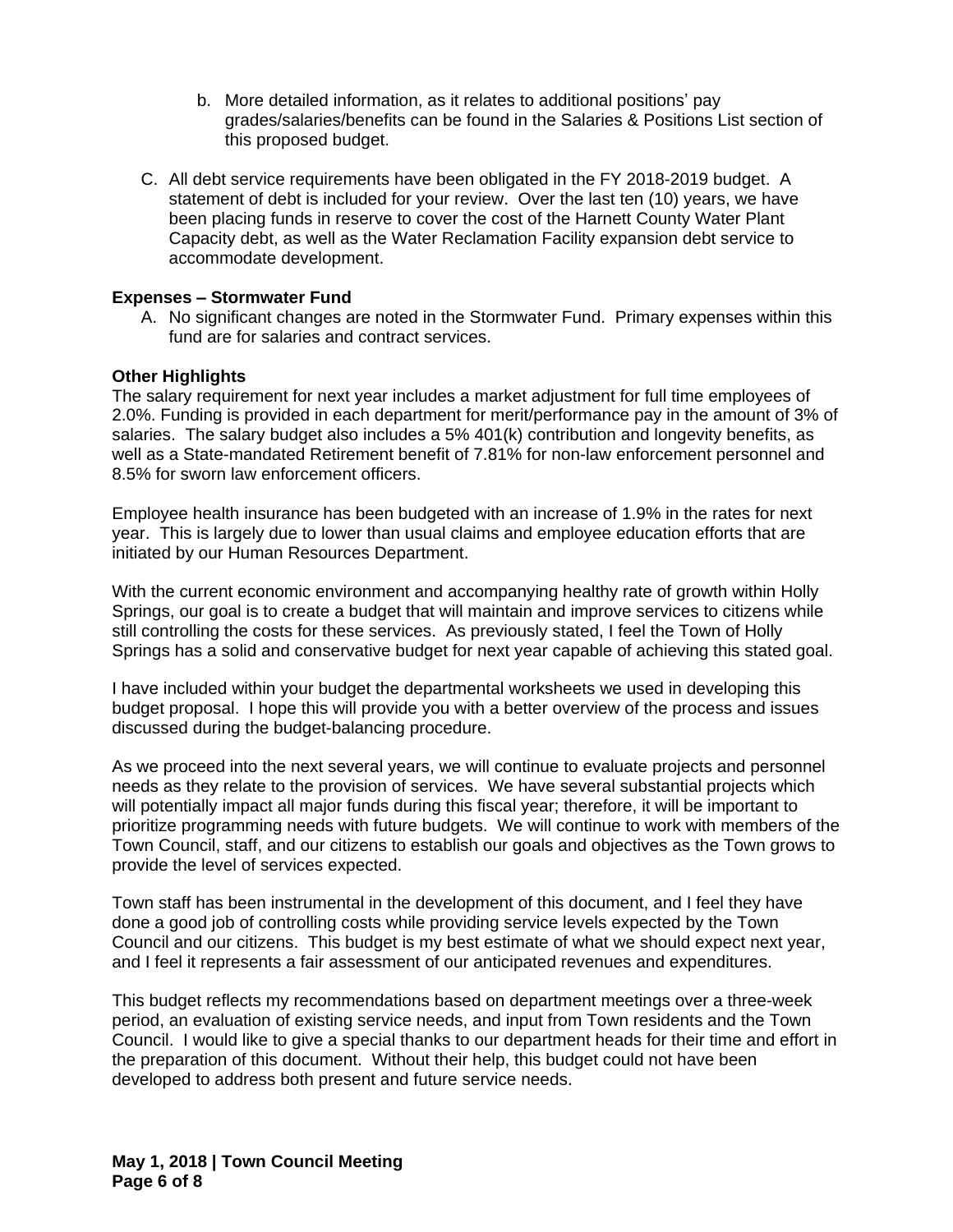Furthermore, a special recognition is due to Mary Hogan and Patty Dressen in our Finance Department, and Kimberly Keyes in our Administration Department. These individuals continue to be instrumental in budget creation and approval. Their contributions to the budget process, which spans months, cannot be overstated.

In closing, the FY 2018-2019 Budget reflects the challenges typically associated with a rapidly growing community, but it also represents the Town's ability to continue investing in its infrastructure and in some cases improve service levels due in large measure to our continued growth. It is important to note that with any budget, external forces can affect our projections and it is for that reason that the figures proposed in the FY 2018-2019 Budget are a very conservative forecast of our revenues and expenditures for the next year. A copy of the proposed budget document will be available for public review online on the Town official website."

Mr. Weeks asked the Council to schedule a special meeting for a budget workshop. He said the public hearing and formal adoption of the budget would be in June.

**Action:** The Council approved a motion to set a special meeting of the Council to hold a budget workshop at 5:30 p.m. Monday, May 14, 2018 in the Holleman Room (location changed May 8 to the Law Enforcement Center.)

**Motion by:** Villadsen **Second by:** O'Brien **Vote:** Unanimous

**9b. Parks and Recreation Advisory Committee Appointments -** Mr. Huffman said the Parks and Recreation Advisory Committee has three vacancies that need to be filled due to terms expiring June 30. After advertising on the Town's website, the Parks and Recreation office received 11 applications.

Councilwoman Kelly asked what the role the committee plays in the operation and return on investment for parks and recreation facilities. Mr. Huffman said the members bring concerns and issues from the public and have input into most phases of programming and facility planning.

Councilwomen Kelly and Lee agreed that the board is very talented and qualified and could help the town. They broached the subject of expanding the role of the committee.

Mr. Huffman agreed and believes the committee is heading in that direction.

The Council agreed to meet in a special meeting workshop to formalize the structure of the Parks and Recreation Advisory Committee.

In the meantime, the Council was asked to fill the vacancies and appoint new members to the committee or re-appoint interested members. The terms will be for three years from July 1, 2018 to June 30, 2021, Mr. Huffman said.

He added that Elizabeth Stone and Alice Reese are incumbents requesting reappointment.

Each member of Council nominated three applicants and explained their reasoning.

Councilman Berry said he was looking for townwide representation and felt Liz Stone, Len Lloyd amd Kim Henry were qualified applicants who would satisfy his desire to have townwide representation on the committee.

Councilwoman Lee said she felt all of the applicants were strong contenders, and she noted that there is a lot of enthusiasm and chemistry on the current board. She said Liz Stone has provided strong leadership in her role as chairman and Alice Reese has a tremendous background in working with young people. She also nominated Len Lloyd, noting his experience with the Town of Cary Parks and Recreation program and that he has a lot of experience with facilities.